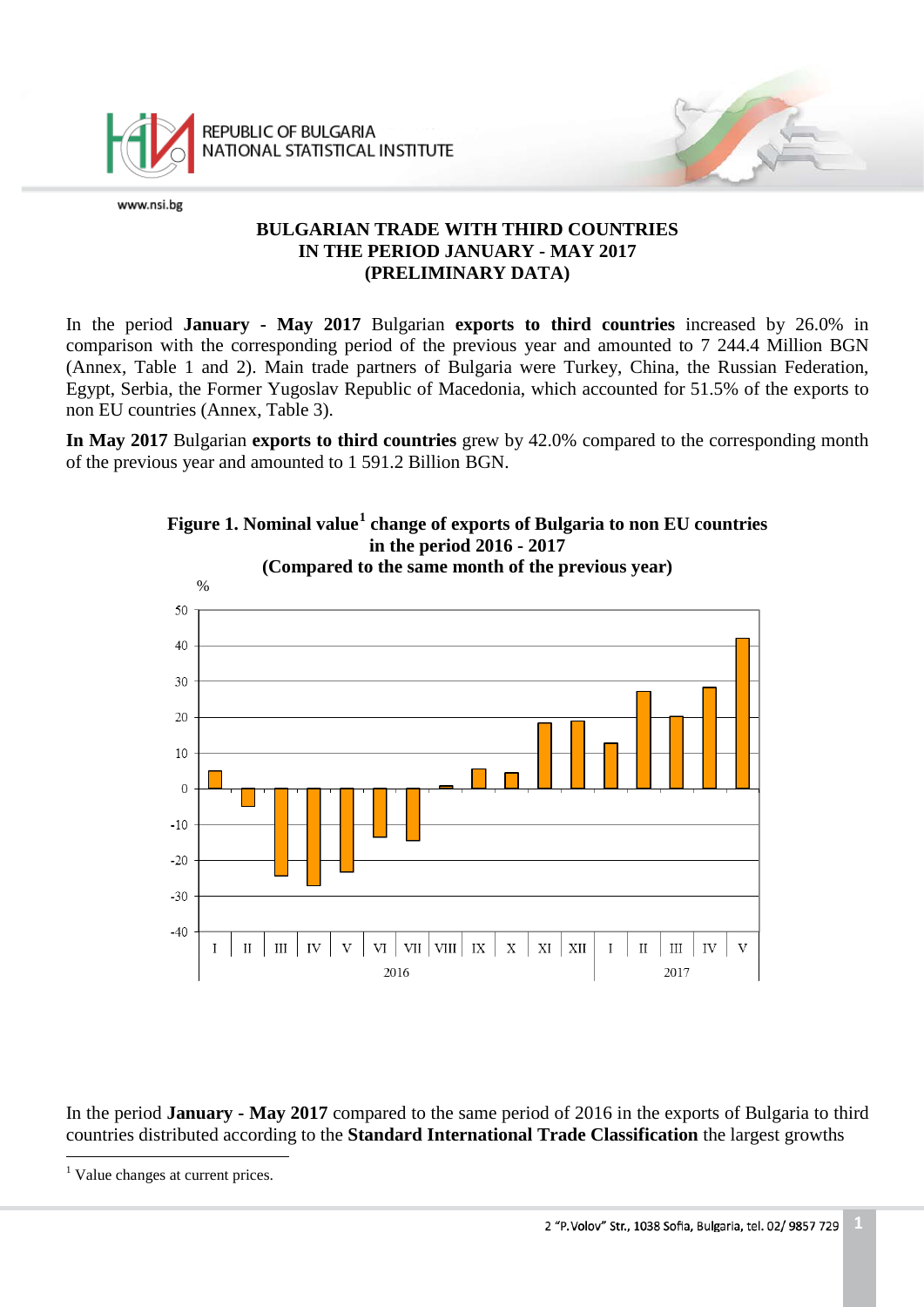

REPUBLIC OF BULGARIA NATIONAL STATISTICAL INSTITUTE

### www.nsi.bg

were recorded in the sections 'Manufactured goods classified chiefly by material' (49.8%) and 'Miscellaneous manufactured articles'<sup>[1](#page-1-0)</sup> (41.5%) (Annex, Table 4). The most notable fall was reported in section 'Animals and vegetable oils, fats and waxes' (10.8%).

**Bulgarian imports from third countries** in the period **January - May 2017** increased by 34.8% in comparison with the corresponding period of the previous year and added up to 8 647.9 Million BGN (at CIF prices) (Annex, Table 1 and 2). The largest amounts were reported for the goods imported from the Russian Federation, Turkey, China and Serbia (Annex, Table 3).

**In May 2017** Bulgarian imports from third countries grew by 22.1% compared to the corresponding month of the previous year and amounted to 1 777.4 Billion BGN.



In the period **January - May 2017** compared to the same period of 2016 in the imports of Bulgaria from third countries distributed according to the **Standard International Trade Classification** the largest

<span id="page-1-0"></span><sup>&</sup>lt;sup>1</sup> The section includes the following divisions: Prefabricated buildings; sanitary, plumbing, heating and lighting fixtures and fittings, Furniture and parts thereof; bedding, mattresses, mattress supports, cushions and similar stuffed furnishings, Travel goods, handbags and similar containers, Articles of apparel and clothing accessories, Footwear, Professional, scientific and controlling instruments and apparatus, Photographic apparatus, equipment and supplies and optical goods, n.e.s.; watches and clocks, Miscellaneous manufactured articles, n.e.s.  $\frac{1}{1}$ 

<span id="page-1-1"></span><sup>&</sup>lt;sup>2</sup> Value changes at current prices.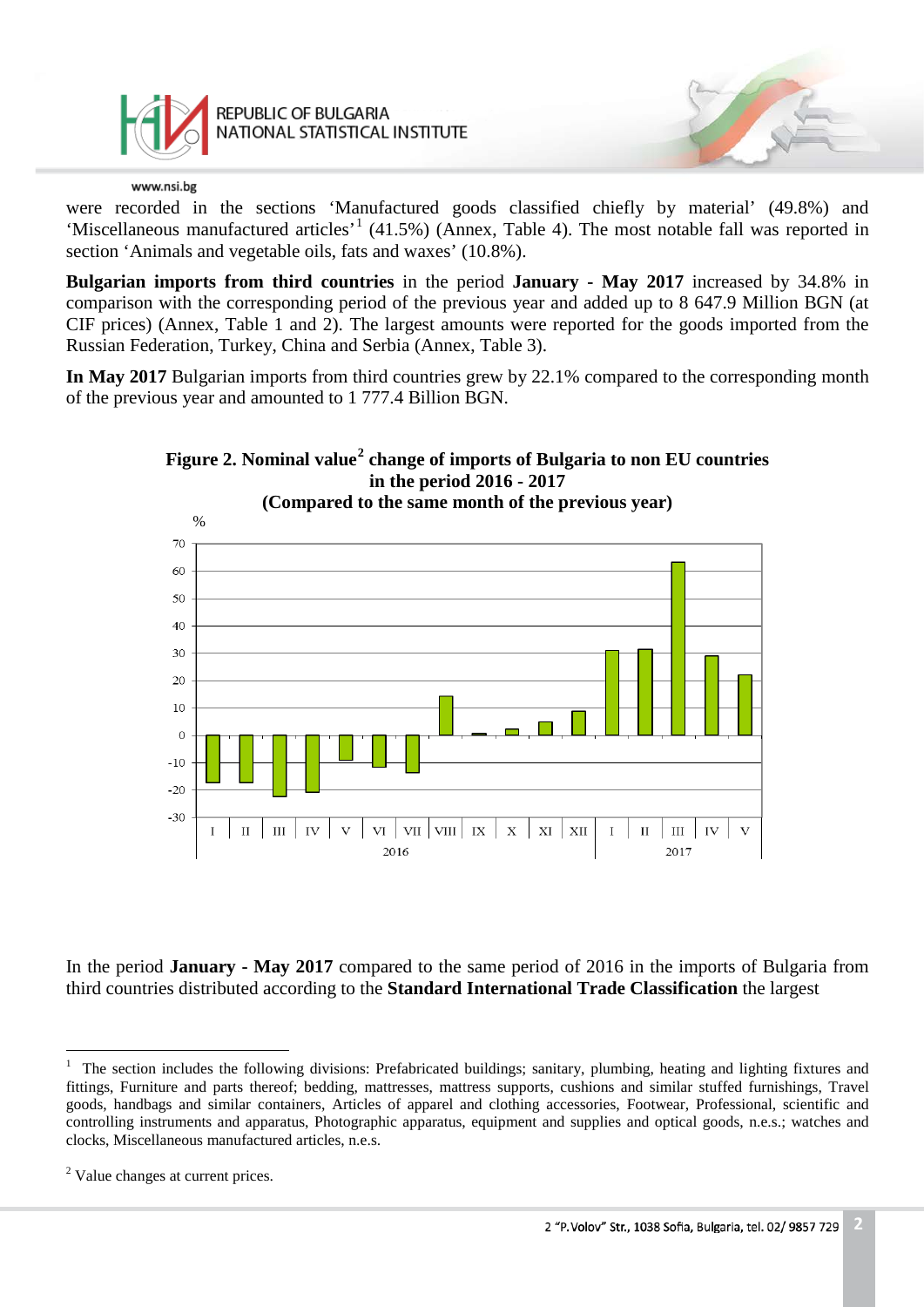

growths were recorded in the sections 'Crude materials, inedible (except fuel)<sup>, [1](#page-2-0)</sup> (85.7%) and 'Mineral fuel, lubricants and related materials' (54.0%) (Annex, Table 4). A fall wasn't observed in any sector.

**The foreign trade balance** of Bulgaria (export FOB - import CIF) **with third countries** in the period January - May 2017 was negative and added up to 1 403.5 Million BGN (Annex, Table 1). The trade balance at FOB/FOB prices (after elimination of transport and insurance costs on imports) was also negative and amounted to 974.9 Million BGN.

**In May 2017** the foreign trade balance of Bulgaria **(export FOB - import CIF)** with third countries was negative and amounted to 186.2 Million BGN.

## **Bulgarian trade with third countries and EU - total**

In the period **January - May 2017** the value of **all exported goods** from Bulgaria amounted to 20 522.5 Million BGN and in comparison with the corresponding period of the previous year the exports increased by 15.7% (Annex, Table 1 and 2).

In **May 2017** the total exports added up to 4 450.7 Billion BGN and grew by 26.5% compared to the corresponding month of the previous year.





<span id="page-2-0"></span> $1$  The section includes following divisions: raw hides, skins and furskins; oil-seeds and oleaginous fruits; crude rubber; cork and wood; pulp and waste paper; textile fibres and their wastes; crude fertilizers and crude minerals; metalliferous ores and metal scrap; crude animal and vegetable materials, n.e.s.  $\frac{1}{1}$ 

<span id="page-2-1"></span><sup>&</sup>lt;sup>2</sup> Value changes at current prices.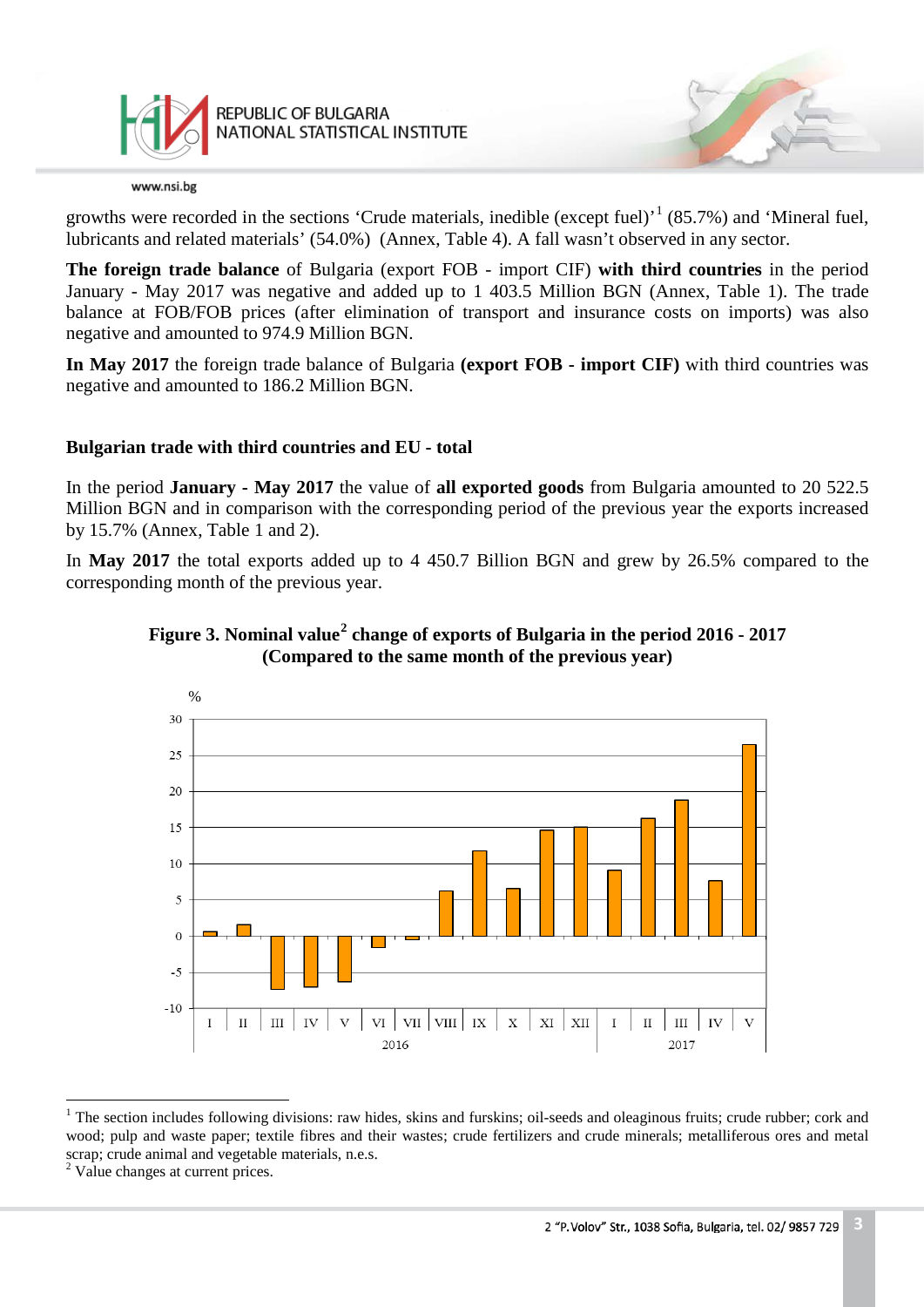

The total value of **all the goods imported** in the country in the period **January - May 2017** amounted to 23 558.2 Million BGN (at CIF prices), or by 20.1% more than the same period of 2016 (Annex, Table 1 and 2).

In **May 2017** the total imports increased by 20.7% compared to the same month of the previous year and added up to 4 929.2 Billion BGN.





The **total foreign trade balance** (exports FOB - import CIF) was negative in the period January - May 2017 and amounted to 3 035.7 Million BGN (Annex, Table 1 and 2). At FOB/FOB prices (after elimination of transport and insurance costs on imports) in the period January - May 2017 the total foreign trade balance was also negative and added up to 1 882.5 Million BGN.

In **May 2017** the total foreign trade balance (exports FOB - import CIF) was negative and added up to 478.5 Million BGN. The trade balance at FOB/FOB prices was also negative and amounted to 236.8 Million BGN.

<span id="page-3-0"></span><sup>&</sup>lt;sup>1</sup> Value changes at current prices.  $\overline{a}$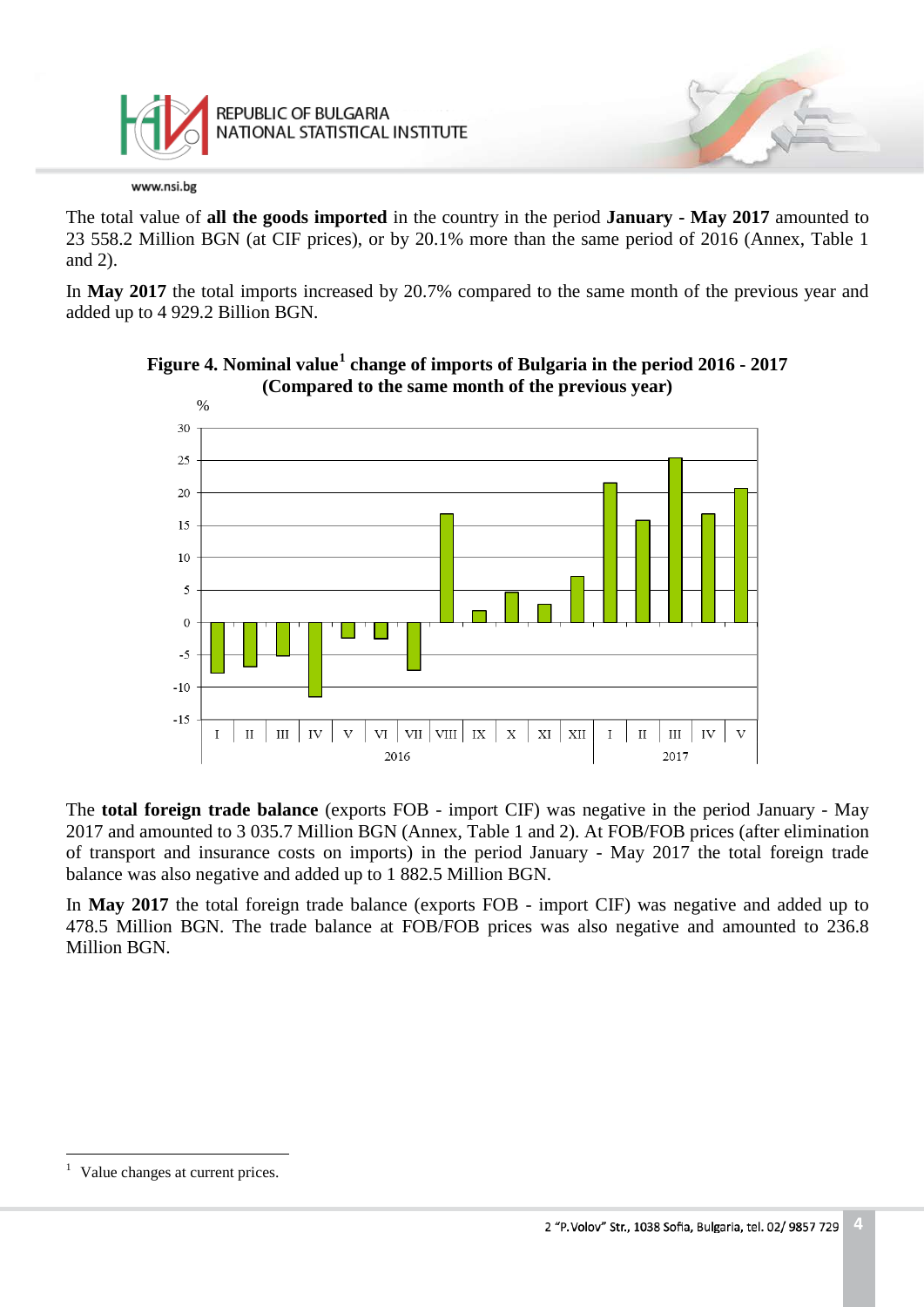

**Annex**

## **Table 1**

# **Exports, imports and trade balance of Bulgaria in the period January - May 20161 and 20171 by months**

|                       | <b>Exports - FOB</b> |         |               | <b>Imports - CIF</b> |         |               | $Imports - FOB2$ |         |               | <b>Trade balance - FOB/CIF</b> |           |               | Trade balance - FOB/FOB <sup>2</sup> |          |          |
|-----------------------|----------------------|---------|---------------|----------------------|---------|---------------|------------------|---------|---------------|--------------------------------|-----------|---------------|--------------------------------------|----------|----------|
| <b>Months/Periods</b> | Total                | EU      | <b>Non EU</b> | <b>Total</b>         | EU      | <b>Non EU</b> | <b>Total</b>     | EU      | <b>Non EU</b> | Total                          | EU        | <b>Non EU</b> | Total                                | EU       | Non EU   |
| I.2016                | 3427.3               | 2263.0  | 1164.3        | 3471.9               | 2267.7  | 1204.2        | 3301.1           | 2154.8  | 1146.3        | $-44.6$                        | $-4.7$    | $-39.9$       | 126.2                                | 108.2    | 18.0     |
| II.2016               | 3481.7               | 2286.3  | 1195.4        | 3824.7               | 2601.5  | 1223.2        | 3644.8           | 2481.3  | 1163.5        | $-343.0$                       | $-315.2$  | $-27.8$       | $-163.1$                             | $-195.0$ | 31.9     |
| III.2016              | 3680.5               | 2507.4  | 1173.1        | 4217.0               | 3005.6  | 1211.4        | 4021.0           | 2864.8  | 1156.2        | $-536.5$                       | $-498.2$  | $-38.3$       | $-340.5$                             | $-357.4$ | 16.9     |
| $I - III.2016$        | 10589.5              | 7056.7  | 3532.8        | 11513.6              | 7874.8  | 3638.8        | 10966.9          | 7500.9  | 3466.0        | $-924.1$                       | $-818.1$  | $-106.0$      | $-377.4$                             | $-444.2$ | 66.8     |
| IV.2016               | 3635.5               | 2536.7  | 1098.8        | 4017.5               | 2694.4  | 1323.1        | 3832.2           | 2573.9  | 1258.3        | $-382.0$                       | $-157.7$  | $-224.3$      | $-196.7$                             | $-37.2$  | $-159.5$ |
| V.2016                | 3517.6               | 2397.4  | 1120.2        | 4084.3               | 2628.6  | 1455.7        | 3887.8           | 2505.8  | 1382.0        | $-566.7$                       | $-231.2$  | $-335.5$      | $-370.2$                             | $-108.4$ | $-261.8$ |
| $I - V.2016$          | 17742.6              | 11990.8 | 5751.8        | 19615.4              | 13197.8 | 6417.6        | 18686.9          | 12580.6 | 6106.3        | $-1872.8$                      | $-1207.0$ | $-665.8$      | $-944.3$                             | $-589.8$ | $-354.5$ |
|                       |                      |         |               |                      |         |               |                  |         |               |                                |           |               |                                      |          |          |
| I.2017                | 3738.7               | 2426.5  | 1312.2        | 4220.8               | 2642.9  | 1577.9        | 4008.6           | 2510.4  | 1498.2        | $-482.1$                       | $-216.4$  | $-265.7$      | $-269.9$                             | $-83.9$  | $-186.0$ |
| II.2017               | 4048.3               | 2528.1  | 1520.2        | 4428.6               | 2820.5  | 1608.1        | 4209.7           | 2682.2  | 1527.5        | $-380.3$                       | $-292.4$  | $-87.9$       | $-161.4$                             | $-154.1$ | $-7.3$   |
| III.2017              | 4371.8               | 2960.6  | 1411.2        | 5287.3               | 3309.6  | 1977.7        | 5032.4           | 3156.2  | 1876.2        | $-915.5$                       | $-349.0$  | -566.5        | $-660.6$                             | -195.6   | $-465.0$ |
| I - III.2017          | 12158.8              | 7915.2  | 4243.6        | 13936.7              | 8773.0  | 5163.7        | 13250.7          | 8348.8  | 4901.9        | $-1777.9$                      | $-857.8$  | $-920.1$      | $-1091.9$                            | $-433.6$ | $-658.3$ |
| IV.2017               | 3913.0               | 2503.4  | 1409.6        | 4692.3               | 2985.5  | 1706.8        | 4466.8           | 2842.6  | 1624.2        | $-779.3$                       | $-482.1$  | $-297.2$      | $-553.8$                             | $-339.2$ | $-214.6$ |
| V.2017                | 4450.7               | 2859.5  | 1591.2        | 4929.2               | 3151.8  | 1777.4        | 4687.5           | 2994.3  | 1693.2        | $-478.5$                       | $-292.3$  | $-186.2$      | $-236.8$                             | $-134.8$ | $-102.0$ |
| $I - V.2017$          | 20522.5              | 13278.1 | 7244.4        | 23558.2              | 14910.3 | 8647.9        | 22405.0          | 14185.7 | 8219.3        | $-3035.7$                      | -1632.2   | $-1403.5$     | $-1882.5$                            | $-907.6$ | $-974.9$ |

<sup>1</sup> Data are preliminary as of 10-th July 2017.

<sup>2</sup> By data of BNB for the transport costs.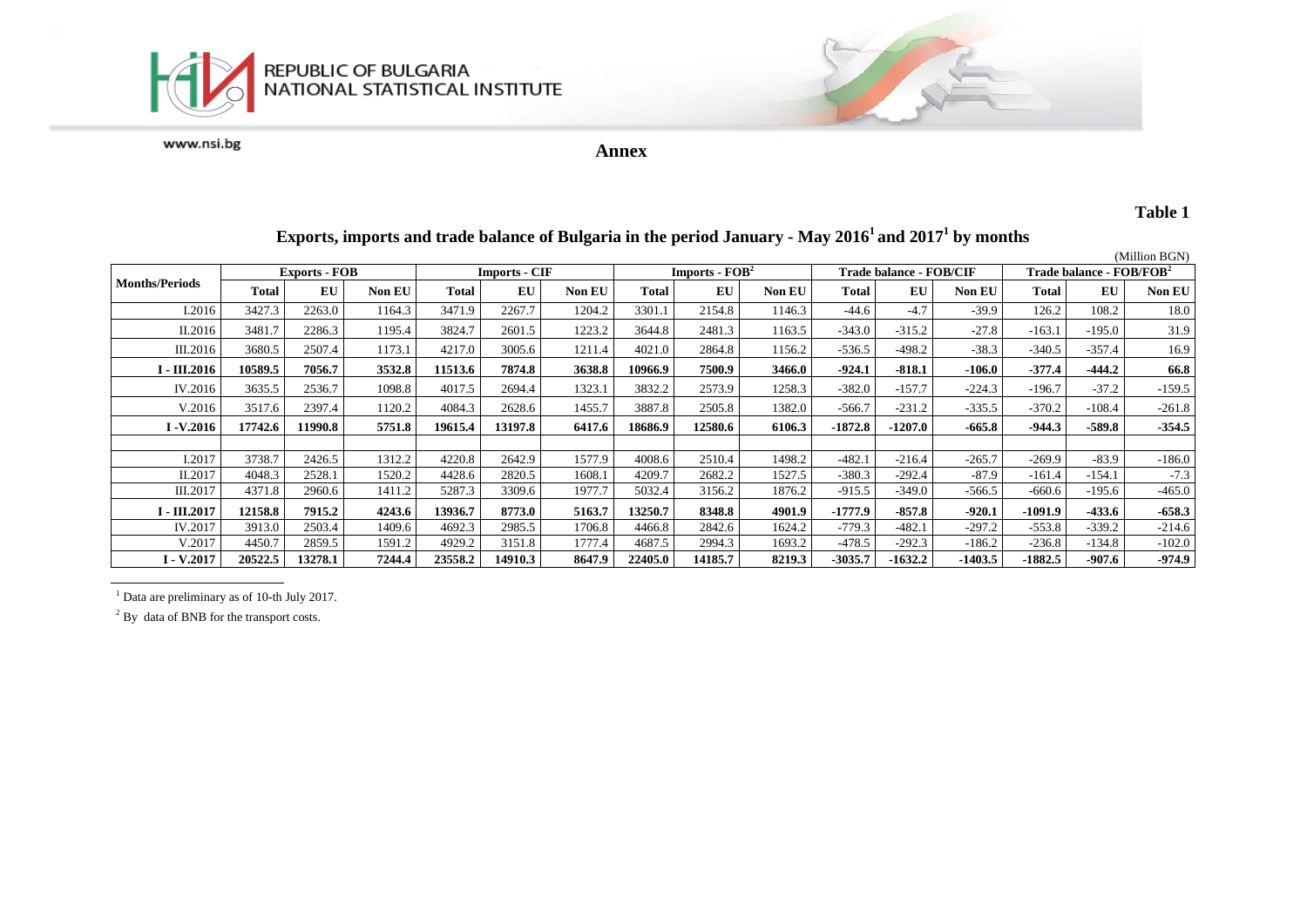



### **Table 2**

## **Value changes of exports and imports of Bulgaria in the period January - May 20171 compared to the same period of the previous year**

|                       |       |                      |               |              |                      |               |                      |      | (Per cent) |  |
|-----------------------|-------|----------------------|---------------|--------------|----------------------|---------------|----------------------|------|------------|--|
| <b>Months/Periods</b> |       | <b>Exports - FOB</b> |               |              | <b>Imports - CIF</b> |               | <b>Imports - FOB</b> |      |            |  |
|                       | Total | EU                   | <b>Non EU</b> | <b>Total</b> | EU                   | <b>Non EU</b> | <b>Total</b>         | EU   | Non EU     |  |
|                       | 9.1   | 7.2                  | 12.7          | 21.6         | 16.5                 | 31.0          | 21.4                 | 16.5 | 30.7       |  |
| П                     | 16.3  | 10.6                 | 27.2          | 15.8         | 8.4                  | 31.5          | 15.5                 | 8.1  | 31.3       |  |
| Ш                     | 18.8  | 18.1                 | 20.3          | 25.4         | 10.1                 | 63.3          | 25.2                 | 10.2 | 62.3       |  |
| $I - III$             | 14.8  | 12.2                 | 20.1          | 21.0         | 11.4                 | 41.9          | 20.8                 | 11.3 | 41.4       |  |
| IV                    | 7.6   | $-1.3$               | 28.3          | 16.8         | 10.8                 | 29.0          | 16.6                 | 10.4 | 29.1       |  |
| $\mathbf{V}$          | 26.5  | 19.3                 | 42.0          | 20.7         | 19.9                 | 22.1          | 20.6                 | 19.5 | 22.5       |  |
| $I - V$               | 15.7  | 10.7                 | 26.0          | 20.1         | 13.0                 | 34.8          | 19.9                 | 12.8 | 34.6       |  |

<sup>1</sup> Data are preliminary as of 10-th July 2017.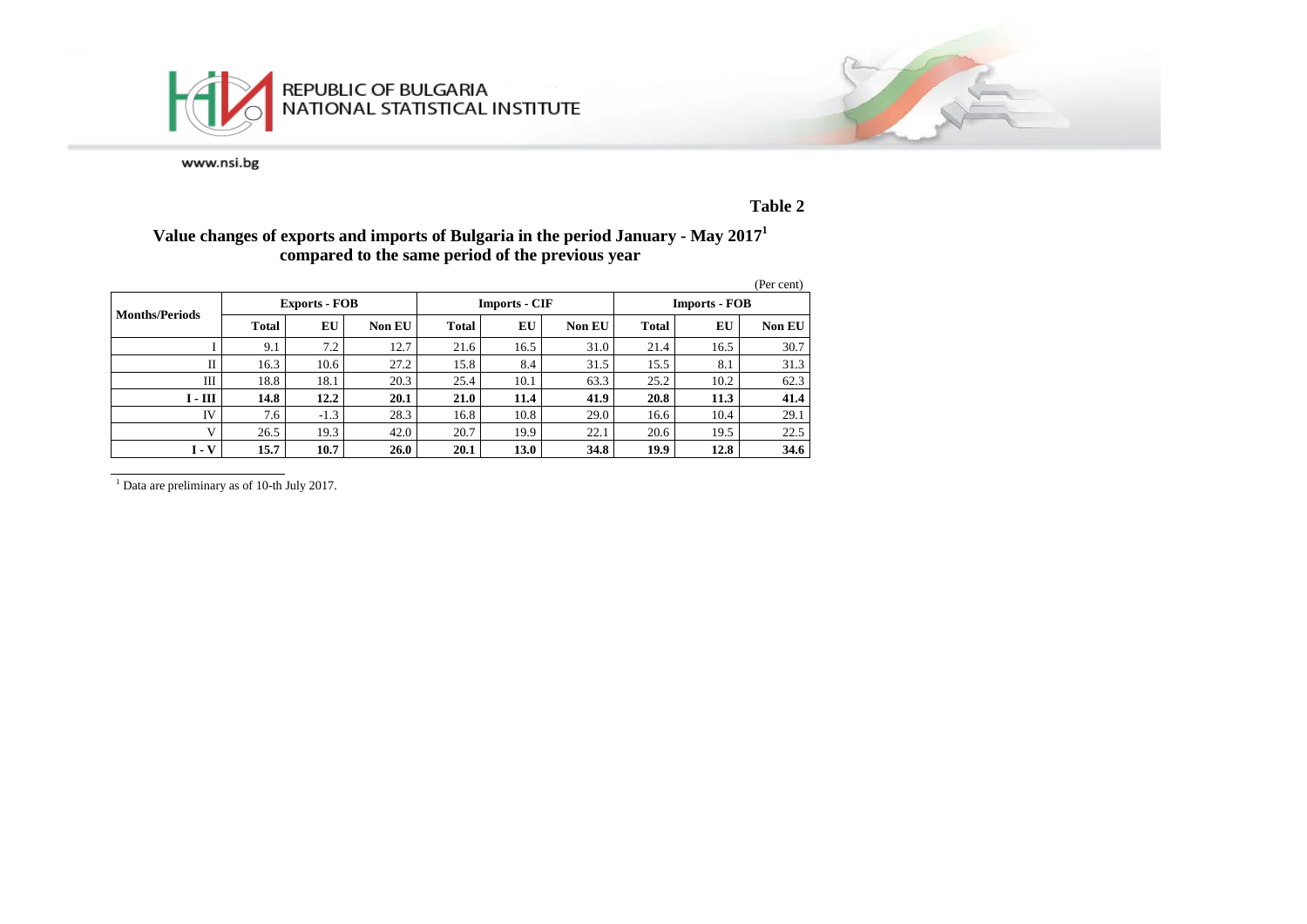



## **Table 3 Еxports, imports and trade balance of Bulgaria with main non EU partner countries<sup>1</sup> in the period January - May 20162 and 20172**

|                                          |                    | <b>Exports - FOB</b> |                                                    |                    | <b>Imports - CIF</b> | Trade balance -<br><b>FOB/CIF</b>                  |                    |           |
|------------------------------------------|--------------------|----------------------|----------------------------------------------------|--------------------|----------------------|----------------------------------------------------|--------------------|-----------|
| <b>Countries</b>                         | 2016               | 2017                 | <b>Change</b><br>compared<br>to the                | 2016               | 2017                 | <b>Change</b><br>compared<br>to the                | 2016               | 2017      |
|                                          | <b>Million BGN</b> |                      | same<br>period of<br>the<br>previous<br>$year - %$ | <b>Million BGN</b> |                      | same<br>period of<br>the<br>previous<br>year - $%$ | <b>Million BGN</b> |           |
| Third countries - total                  | 5751.8             | 7244.4               | 26.0                                               | 6417.6             | 8647.9               | 34.8                                               | $-665.8$           | $-1403.5$ |
| of which:                                |                    |                      |                                                    |                    |                      |                                                    |                    |           |
| Albania                                  | 39.7               | 55.6                 | 40.1                                               | 8.3                | 13.7                 | 65.1                                               | 31.4               | 41.9      |
| Bosnia and Herzegovina                   | 52.6               | 60.6                 | 15.2                                               | 27.0               | 33.7                 | 24.8                                               | 25.6               | 26.9      |
| <b>Brazil</b>                            | 29.7               | 25.8                 | $-13.1$                                            | 28.0               | 17.1                 | $-38.9$                                            | 1.7                | 8.7       |
| Canada                                   | 33.1               | 31.3                 | $-5.4$                                             | 26.5               | 44.2                 | 66.8                                               | 6.6                | $-12.9$   |
| China                                    | 341.5              | 514.4                | 50.6                                               | 771.2              | 880.8                | 14.2                                               | $-429.7$           | $-366.4$  |
| Egypt                                    | 160.3              | 389.0                | 142.7                                              | 168.0              | 469.0                | 179.2                                              | $-7.7$             | $-80.0$   |
| Former Yugoslav Republic of<br>Macedonia | 318.5              | 314.1                | -1.4                                               | 164.7              | 240.3                | 45.9                                               | 153.8              | 73.8      |
| Georgia                                  | 99.7               | 111.8                | 12.1                                               | 78.6               | 223.7                | 184.6                                              | 21.1               | $-111.9$  |
| Gibraltar                                | 0.4                | 37.3                 | 9225.0                                             | 0.1                | 0.0                  | $\mathbf X$                                        | 0.3                | 37.3      |
| India                                    | 44.8               | 110.9                | 147.5                                              | 94.4               | 114.0                | 20.8                                               | $-49.6$            | $-3.1$    |
| Indonesia                                | 20.0               | 20.5                 | 2.5                                                | 26.4               | 33.7                 | 27.7                                               | $-6.4$             | $-13.2$   |
| Iran, Islamic Republic of                | 45.5               | 49.1                 | 7.9                                                | 22.2               | 71.6                 | 222.5                                              | 23.3               | $-22.5$   |
| Israel                                   | 49.5               | 55.6                 | 12.3                                               | 52.2               | 36.5                 | $-30.1$                                            | $-2.7$             | 19.1      |
| Japan                                    | 25.2               | 26.9                 | 6.7                                                | 85.7               | 81.0                 | $-5.5$                                             | $-60.5$            | $-54.1$   |
| Kazakhstan                               | 12.8               | 17.0                 | 32.8                                               | 14.1               | 17.7                 | 25.5                                               | $-1.3$             | $-0.7$    |
| Korea, Republic of                       | 49.7               | 25.5                 | $-48.7$                                            | 97.7               | 88.8                 | $-9.1$                                             | $-48.0$            | $-63.3$   |
| Libya                                    | 91.8               | 33.9                 | $-63.1$                                            | 2.5                | 4.9                  | 96.0                                               | 89.3               | 29.0      |
| Morocco                                  | 44.4               | 75.5                 | 70.0                                               | 52.5               | 76.7                 | 46.1                                               | $-8.1$             | $-1.2$    |
| Namibia                                  | 40.4               | 50.6                 | 25.2                                               | 0.0                | 0.0                  | 0.0                                                | 40.4               | 50.6      |
| Norway                                   | 18.6               | 22.4                 | 20.4                                               | 22.4               | 33.7                 | 50.4                                               | $-3.8$             | $-11.3$   |
| Peru                                     | 3.0                | 10.3                 | 243.3                                              | 17.9               | 22.6                 | 26.3                                               | $-14.9$            | $-12.3$   |
| <b>Russian Federation</b>                | 244.6              | 396.1                | 61.9                                               | 1754.7             | 2392.2               | 36.3                                               | $-1510.1$          | $-1996.1$ |
| Serbia                                   | 293.9              | 346.5                | 17.9                                               | 274.7              | 473.0                | 72.2                                               | 19.2               | $-126.5$  |
| Singapore                                | 98.2               | 161.7                | 64.7                                               | 20.9               | 26.5                 | 26.8                                               | 77.3               | 135.2     |
| South Africa                             | 52.5               | 35.0                 | $-33.3$                                            | 15.0               | 32.4                 | 116.0                                              | 37.5               | 2.6       |
| Switzerland                              | 77.9               | 91.7                 | 17.7                                               | 152.2              | 157.0                | 3.2                                                | $-74.3$            | $-65.3$   |
| Syrian Arab Republic                     | 19.7               | 24.8                 | 25.9                                               | 1.4                | 0.1                  | $-92.9$                                            | 18.3               | 24.7      |
| Taiwan                                   | 11.6               | 18.1                 | 56.0                                               | 79.1               | 86.4                 | 9.2                                                | $-67.5$            | $-68.3$   |
| Turkey                                   | 1462.8             | 1767.4               | 20.8                                               | 1184.6             | 1477.1               | 24.7                                               | 278.2              | 290.3     |
| Ukraine                                  | 68.5               | 88.7                 | 29.5                                               | 333.1              | 327.2                | $-1.8$                                             | $-264.6$           | $-238.5$  |
| <b>United Arab Emirates</b>              | 138.1              | 167.6                | 21.4                                               | 17.5               | 24.1                 | 37.7                                               | 120.6              | 143.5     |
| <b>United States</b>                     | 252.2              | 249.5                | $-1.1$                                             | 172.3              | 211.1                | 22.5                                               | 79.9               | 38.4      |
| Viet Nam                                 | 19.0               | 18.9                 | $-0.5$                                             | 29.7               | 35.5                 | 19.5                                               | $-10.7$            | $-16.6$   |

 $\overline{1}$  Partner country:

- In case of exports (or dispatches) is the country (or Member State) of final destination of the goods.

- In case of imports (or arrivals) is the country (or Member State) of consignment of the goods.

<sup>2</sup> Data are preliminary as of 10-th July 2017.

'x' - category not applicable.

'-' - no case.

'0' - figure less than half the unit used.